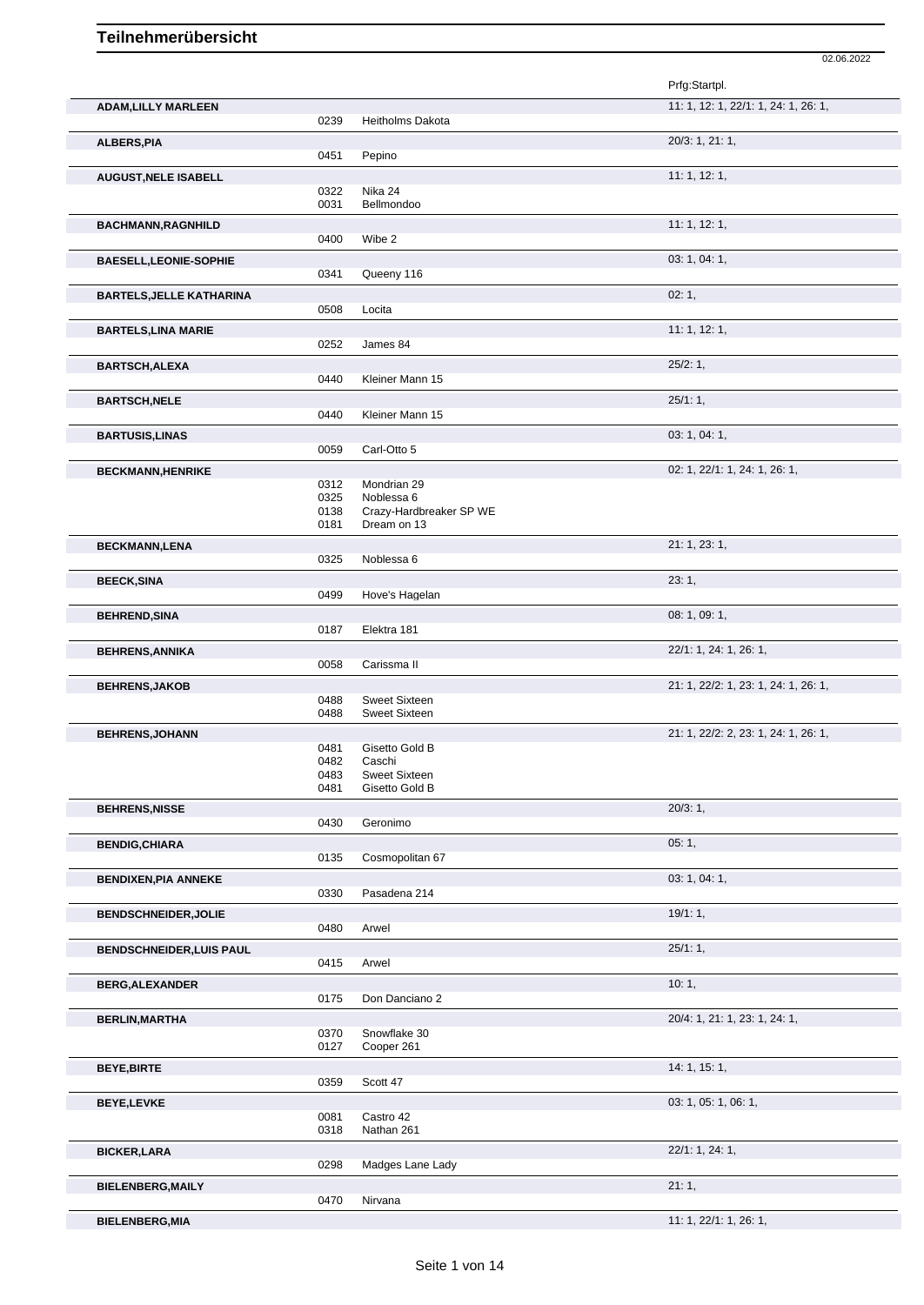|                             |      |                          | Prfg:Startpl.                            |
|-----------------------------|------|--------------------------|------------------------------------------|
|                             | 0323 | Nirvana 68               |                                          |
| BIELFELDT-WITTKE, KATHRIN   |      |                          | 10:1,                                    |
|                             | 0500 | Schokominza 5            |                                          |
| <b>BIEMANN, MIA</b>         | 0437 | Jackpot                  | 20/4: 1, 21: 1,                          |
| <b>BITTER, CEDRIC</b>       |      |                          | 23:1,                                    |
|                             | 0427 | Disco Lady               |                                          |
| <b>BLEY, VIVIAN</b>         |      |                          | 11: 1, 12: 1, 13: 1, 22/1: 1, 23: 1, 26: |
|                             | 0099 | Chirika 2                | 1,                                       |
|                             |      |                          | 14: 1, 15: 1, 16: 1, 17: 1,              |
| <b>BLEY-PETERS, ANJA</b>    | 0198 | Faryal                   |                                          |
| <b>BLOCK, DEIKE</b>         |      |                          | 03:2,                                    |
|                             | 0360 | Sharon 164               |                                          |
|                             | 0057 | Carina Sofia             |                                          |
| <b>BLOCK, KATHARINA</b>     | 0192 | Euron                    | 04: 1, 06: 1,                            |
| <b>BLOCK, LUCIE NOELLE</b>  |      |                          | 04: 1, 05: 1,                            |
|                             | 0019 | Asta La Vista 12         |                                          |
| <b>BLOECKER, BEA SOPHIE</b> |      |                          | 25/2:1,                                  |
|                             | 0475 | Skupi                    |                                          |
| <b>BLOECKER, PIA MARIE</b>  | 0476 | Skupi                    | 19/2:1,                                  |
|                             |      |                          |                                          |
| <b>BOCKEN, MARITA</b>       | 0450 | Noble                    | 22/2: 1, 23: 1,                          |
| <b>BOEGE, BETTY</b>         |      |                          | 20/2: 1, 21: 1, 23: 1,                   |
|                             | 0253 | Jamie 42                 |                                          |
| <b>BOEHMER, KLARA</b>       |      |                          | 13: 1, 14: 1,                            |
|                             | 0160 | Diamond's Diva 6         |                                          |
| <b>BOLD, AMY</b>            | 0046 | Calucci 13               | 05: 1, 06: 1,                            |
|                             | 0396 | Wemira                   |                                          |
| <b>BOLS, EMMA</b>           |      |                          | 02: 1, 03: 1,                            |
|                             | 0028 | Bella Italia 6           |                                          |
| <b>BOLS, GRETA</b>          |      |                          | 24:1,                                    |
|                             | 0259 | Just a Little Smile      |                                          |
| <b>BOOCK, ANJA</b>          | 0163 | Diego 423                | 14: 1, 15: 1,                            |
| <b>BOOCK,ISABEAU</b>        |      |                          | 11: 1, 12: 1, 13: 1,                     |
|                             | 0185 | Dytmar Fan'E Geastmerdyk |                                          |
| <b>BORWIECK, JONNA</b>      |      |                          | 02: 1, 03: 1,                            |
|                             | 0506 | Ipanema 27               |                                          |
| <b>BRANDT, CLAUDIA</b>      | 0169 | Diva 597                 | 17:1, 18:1,                              |
|                             |      |                          | 02: 1, 03: 1,                            |
| <b>BRANDT, JANNE</b>        | 0116 | Contino 78               |                                          |
| <b>BRUHN, MALIN</b>         |      |                          | 02: 1, 04: 1,                            |
|                             | 0305 | Mirage 102               |                                          |
| <b>BRUHN, MARTINA</b>       |      |                          | 02: 1, 03: 1,                            |
|                             | 0053 | Cappo 9                  |                                          |
| <b>BRUNCKHORST, MARINA</b>  | 0232 | Grey Gaya                | 13: 1, 14: 1,                            |
| <b>BRUSS, BELLA</b>         |      |                          | 19/2:1,                                  |
|                             | 0471 | Florian                  |                                          |
| <b>BUHS, MERLE</b>          |      |                          | 08: 1, 09: 1,                            |
|                             | 0337 | Qatar 5                  |                                          |
|                             | 0186 | Eclair 29                |                                          |
| BUSSMANN, JEANNE-MARLEEN    | 0240 | Helenenhof's Catoos Son  | 18:1,                                    |
| <b>CARSTENS, CHYARA</b>     |      |                          | 16:1,                                    |
|                             | 0026 | <b>Be Diskret</b>        |                                          |
| <b>CHRISTEN, JANA</b>       |      |                          | 01:1,                                    |
|                             | 0143 | Czinchento               |                                          |
| <b>CLAUSEN, HELKA</b>       |      |                          | 03: 1, 04: 1,                            |
|                             | 0076 | Cassandra 381            |                                          |

02.06.2022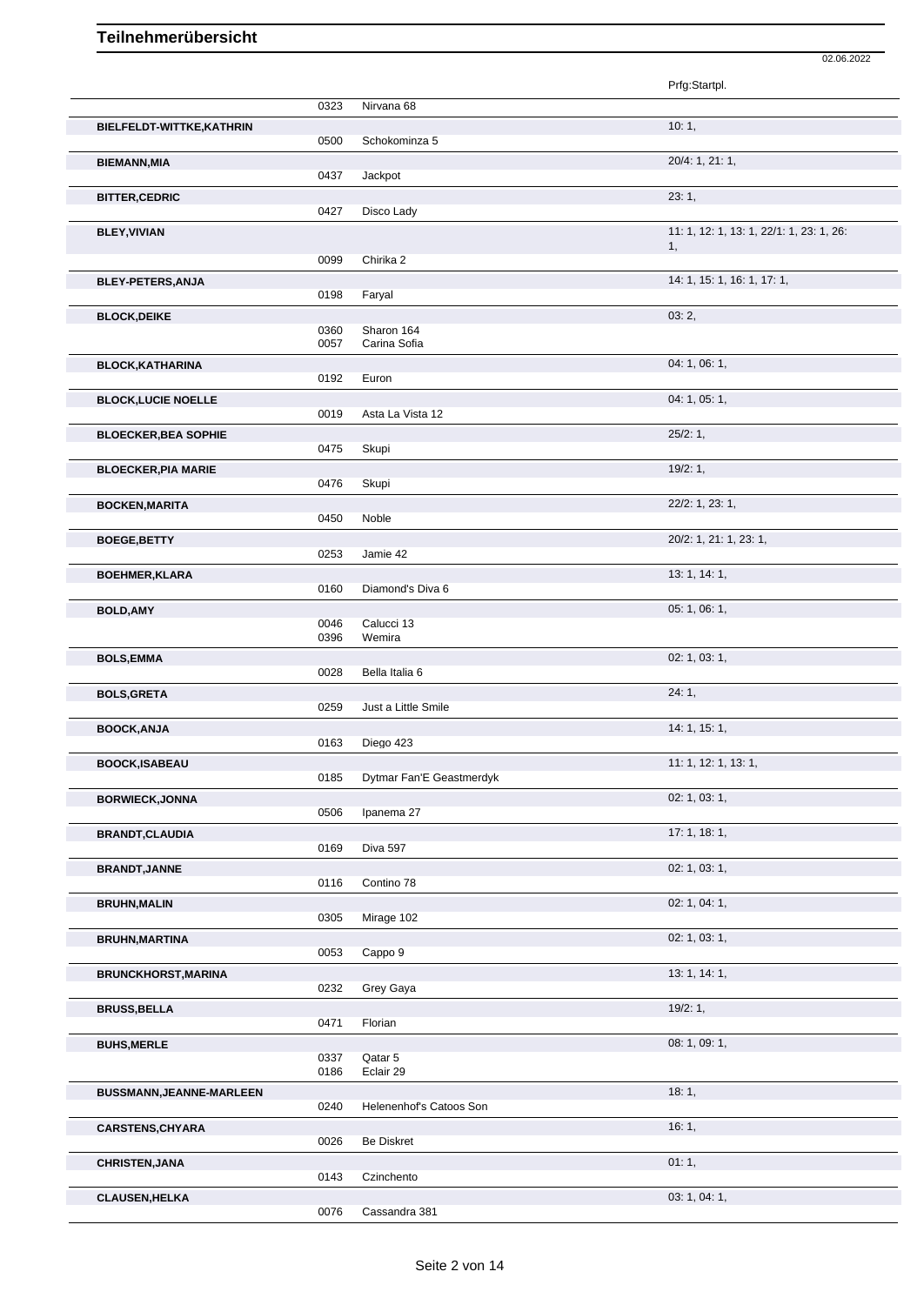|                                 |              |                         | Prfg:Startpl.        |
|---------------------------------|--------------|-------------------------|----------------------|
| <b>CLAUSSEN, JOELINA</b>        |              |                         | 10:1,                |
|                                 | 0407         | Wüstenprinz 6           |                      |
| <b>CLAUSSEN,LIV</b>             | 0452         | Petit Devaree           | 21: 1, 22/2: 1,      |
|                                 |              |                         | 01: 1, 08: 1, 09: 1, |
| <b>CRONE, JENNIFER</b>          | 0342         | Quest for Happiness     |                      |
|                                 | 0159         | Diamilo                 |                      |
| DALLMEIER, JANNE                |              |                         | 01: 2, 03: 2, 04: 2, |
|                                 | 0182         | Dubai 35                |                      |
|                                 | 0399<br>0274 | Wiavita<br>Kiara 142    |                      |
|                                 | 0165         | Dinaro D                |                      |
| <b>DALLMEIER, JONAS</b>         |              |                         | 03: 2, 04: 2,        |
|                                 | 0288         | Leuchtfeuer 18          |                      |
|                                 | 0166         | Dinero 24               |                      |
| <b>DALLMEIER-TIESSEN,GESA</b>   | 0402         | Win for me Sofia        | 02: 1, 04: 1,        |
|                                 | 0062         | Carlson 128             |                      |
|                                 | 0364         | Silberbraut CR          |                      |
| <b>DANOWSKI, JOKE SOPHIE</b>    |              |                         | 11:1,                |
|                                 | 0507         | Caruso 516              |                      |
| DEFLI, HEVIN ZINE               | 0436         | Inga                    | 25/1:1,              |
|                                 |              |                         | 21: 1, 23: 1, 24: 1, |
| DEHMELT, LEA ALICIA             | 0477         | Tanja                   |                      |
|                                 | 0306         | Mississippi 39          |                      |
| <b>DITHMER,GRETA</b>            |              |                         | 20/5: 1, 23: 1,      |
|                                 | 0453         | Pia                     |                      |
| DOENNECKE, MASCHA               | 0017         | Annabell 470            | 06: 1, 08: 1,        |
|                                 |              |                         | 11:1, 12:1,          |
| DOENNECKE, MERRIT               | 0188         | Elli 149                |                      |
| DOMBROWSKI, EMILY               |              |                         | 22/2: 1, 23: 1,      |
|                                 | 0423         | Calimero                |                      |
| <b>DORN, GRETA FILINE</b>       |              |                         | 05: 1, 24: 1, 26: 1, |
|                                 | 0119         | Cookie 63               |                      |
| DREESSEN, GRETA                 |              |                         | 02: 1, 04: 1, 05: 1, |
|                                 | 0134<br>0231 | Corracella<br>Greta 184 |                      |
| <b>DREESSEN,HANNA</b>           |              |                         | 21:1,                |
|                                 | 0473         | Rainbow                 |                      |
| <b>DREESSEN, MARTJE</b>         |              |                         | 08: 1, 09: 1,        |
|                                 | 0085         | Cayo 6                  |                      |
| <b>DREXLIN, EMMA</b>            |              |                         | 03: 1, 04: 1,        |
|                                 | 0094         | Chelando T              |                      |
| <b>EHLERS, JOSY-MINAUE</b>      | 0082         | Catanouga               | 20/4:1,              |
| EHLERS, ROSALIE                 |              |                         | 02:1,                |
|                                 | 0002         | Aaliyah 11              |                      |
| <b>ELLEFSEN, ALEEN</b>          |              |                         | 12: 1, 13: 1,        |
|                                 | 0023         | Ballkönigin             |                      |
| ENDERLE, MASCHA-NICOLETTA       |              |                         | 02: 1, 04: 1,        |
|                                 | 0173         | Don Camillo 294         |                      |
| <b>ESKILDSEN, RONJA</b>         |              |                         | 05: 1, 06: 1,        |
|                                 | 0126         | Cooper 197              |                      |
| <b>EWERT, ANNE-MIEKE</b>        | 0290         | Little Luy              | 05: 1, 06: 1,        |
|                                 | 0282         | Lady Vagabond           |                      |
| FAHRENKRUG, JOHANNES            |              |                         | 02:1,                |
|                                 | 0376         | Stacorado II            |                      |
| <b>FARCHMIN, EMILY</b>          |              |                         | 02: 1, 04: 1,        |
|                                 | 0385         | Tangellou               |                      |
| <b>FARCHMIN, STELLA ANTONIA</b> |              | Tangellou               | 01:2,                |
|                                 | 0385<br>0505 | Del Janna               |                      |
| <b>FAUST, LARA</b>              |              |                         | 08: 1, 09: 1,        |
|                                 | 0130         | Corentin                |                      |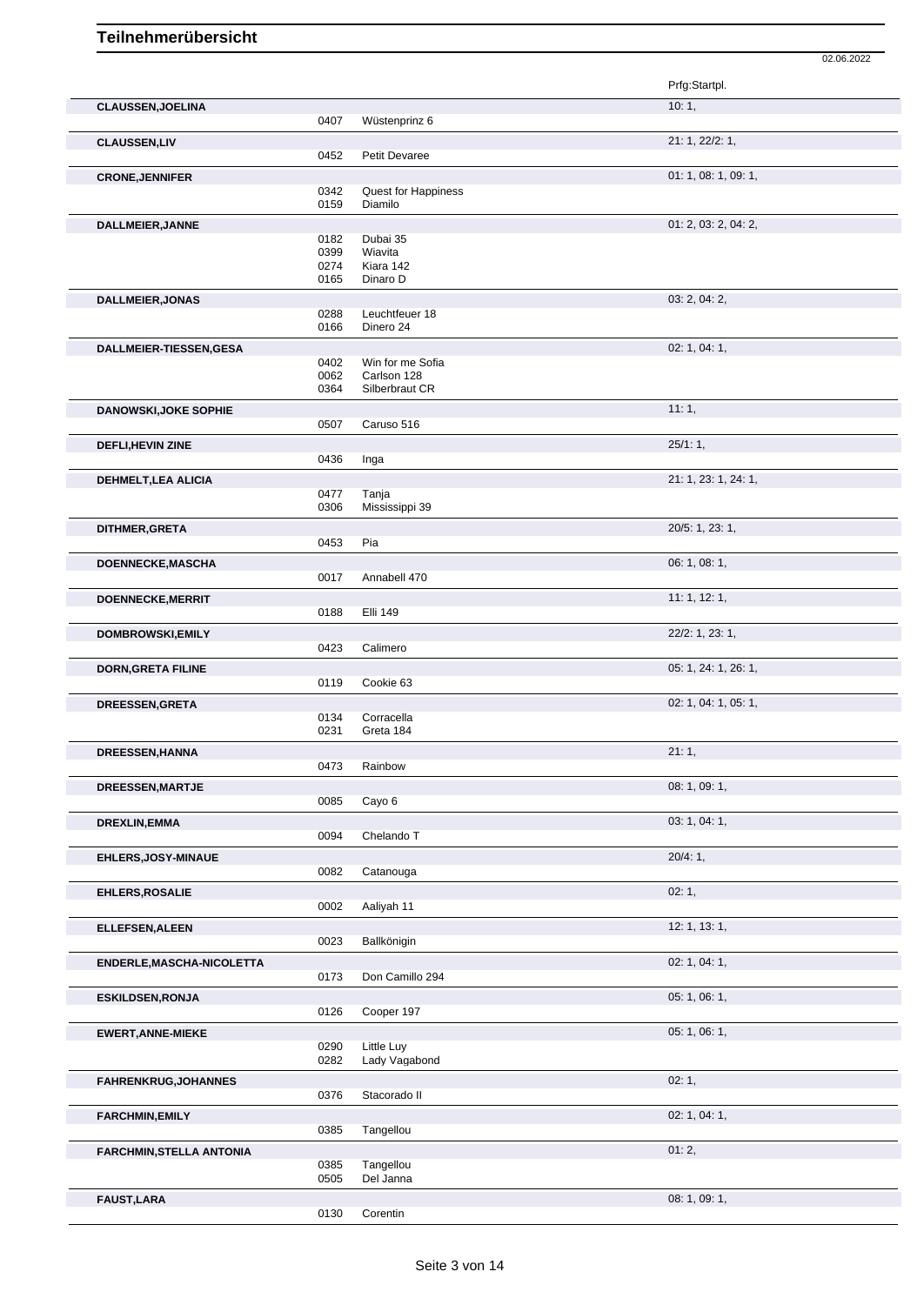|                                |              |                                 | 02.06.2022                           |
|--------------------------------|--------------|---------------------------------|--------------------------------------|
|                                |              |                                 | Prfg:Startpl.                        |
| FEYERABEND, HENRIKE            | 0366         | <b>Sir Metting</b>              | 16:1,                                |
| <b>FISCHER, LEA-MARIE</b>      |              |                                 | 02: 1, 03: 1,                        |
|                                | 0340         | Quantico F                      |                                      |
| FLINDT, ANDORTHE               | 0426         | Cybers Calli                    | 21:1,                                |
| <b>FOERST, GESA</b>            |              |                                 | 02:1,                                |
|                                | 0356         | Saremco                         |                                      |
| FOERST, KATHARINA              |              |                                 | 06: 1, 08: 1,                        |
|                                | 0132<br>0389 | Cornetto 59<br>Unique 128       |                                      |
| <b>FOLSTER,LYN</b>             |              |                                 | 01:1,                                |
|                                | 0266         | Kamilla W                       |                                      |
| FRAHM, ANNA-MARIE              | 0216         | Frida Gold R                    | 05: 1, 06: 1,                        |
| <b>FREDRICH, NATALIE</b>       |              |                                 | 15: 1, 17: 1, 18: 1, 22/1: 1, 26: 1, |
|                                | 0176         | Don Freddy 7                    |                                      |
| <b>FUCHS, MARIELLA</b>         |              |                                 | 13:1,                                |
|                                | 0249         | Irosa                           |                                      |
| <b>GAETJENS, FINJA</b>         | 0457         | Rina                            | $20/2:1$ ,                           |
| <b>GEHRKE, MARTEN</b>          |              |                                 | 01:1,                                |
|                                | 0018         | Aparlido                        |                                      |
| <b>GIMMINI, MIA LINN</b>       | 0472         | Spaky                           | 19/1:1                               |
| <b>GLASS, CELINE</b>           |              |                                 | 11: 1, 12: 1, 13: 1,                 |
|                                | 0145         | Danino 6                        |                                      |
| <b>GLASS, ZOEY</b>             |              |                                 | 22/1:1,                              |
|                                | 0234         | Hancock 7                       |                                      |
| <b>GLOCK, CHARLINE</b>         | 0209         | Florentina 109                  | 11: 1, 12: 1, 13: 1,                 |
| GOETTSCHE,LIEKE                |              |                                 | 20/1: 1, 21: 1,                      |
|                                | 0467         | Yda                             |                                      |
| <b>GOTTSCHALK, DANA JANICA</b> |              |                                 | 02: 1, 03: 1, 04: 1,                 |
| GOTTSCHALK, TYRA               | 0310         | Monday's Marlon                 | 04: 2, 07: 2,                        |
|                                | 0049         | Campino G 3                     |                                      |
|                                | 0054         | Cappuccino to go                |                                      |
| <b>GRAMATKE, ANNEKE</b>        | 0220         | Fürsten-Look's Man in Black     | : 0,                                 |
| GRAW-POERKSEN, SONJA           |              |                                 | 03: 1, 04: 1,                        |
|                                | 0276         | Komm nu                         |                                      |
| <b>GROHNE, FRIEDA</b>          |              |                                 | 20/4:1,                              |
|                                | 0229         | Gold of Capri                   | 02: 1, 22/1: 1, 24: 1, 26: 1,        |
| <b>GROHNE, TILDA</b>           | 0299         | Magic Memory 3                  |                                      |
| <b>GROSS, MARLENA</b>          |              |                                 | 12: 1, 13: 1,                        |
|                                | 0313         | Mr. Faber                       |                                      |
| <b>GROSSMANN, LENE BELES</b>   | 0194         | Fanny Supergirl                 | 22/2: 1, 23: 1,                      |
| <b>GROSSMANN, NANE</b>         |              |                                 | 22/1:1,                              |
|                                | 0487         | Deichkrönchen                   |                                      |
| <b>GROTH, CEDRIC</b>           |              |                                 | 02: 2, 03: 2, 05: 2, 06: 2,          |
|                                | 0011<br>0048 | Amalfi 21<br>Camia              |                                      |
|                                | 0243         | Himmel 3                        |                                      |
| <b>GUELCK, NELE</b>            |              | Sunny                           | 20/1:1,                              |
|                                | 0463         |                                 | 20/3:1,                              |
| <b>GUETTNER, EMILY</b>         | 0458         | Safina                          |                                      |
| HAENSEL, SARAH                 |              |                                 | 04: 1, 15: 1,                        |
|                                | 0351<br>0244 | Ripieno<br>Holla die Waldfee 10 |                                      |
| <b>HAGGE,LEVE EMMA SOFIE</b>   |              |                                 | 21: 1, 22/1: 1, 23: 1, 24: 1, 26: 1, |
|                                | 0391         | Vegas W                         |                                      |
|                                |              |                                 |                                      |

0308 Mon Ami N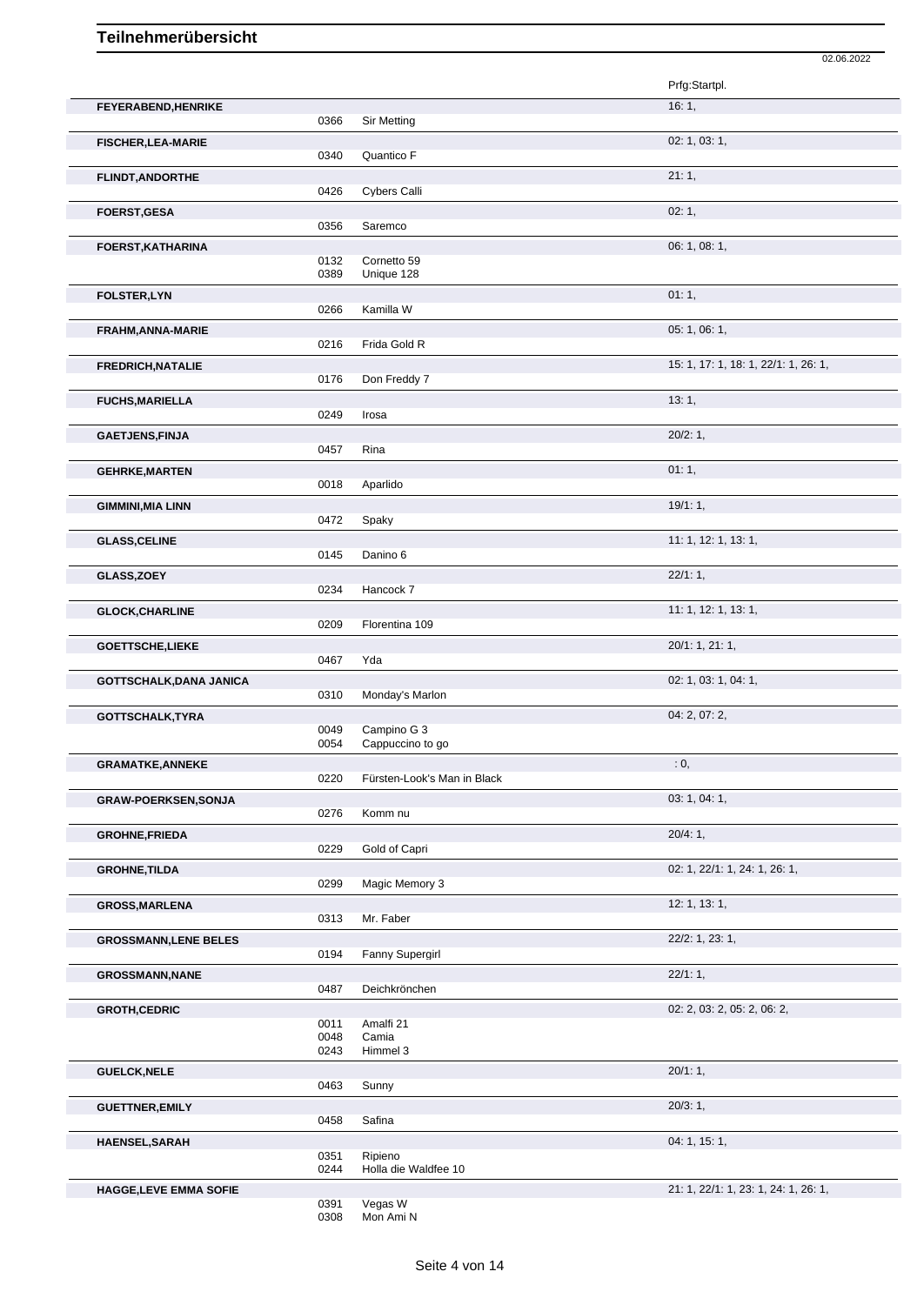|                              |              |                                    | Prfg:Startpl.                 |
|------------------------------|--------------|------------------------------------|-------------------------------|
|                              | 0174         | Don Camillo 295                    |                               |
|                              | 0025         | Barneby 31                         |                               |
| <b>HAGGE, WIBE</b>           | 0391         | Vegas W                            | 10: 1, 24: 1, 26: 1,          |
|                              | 0308         | Mon Ami N                          |                               |
|                              | 0025         | Barneby 31                         |                               |
|                              | 0388         | THI Veneziano B                    |                               |
| <b>HAHN,LENA</b>             | 0344         | Quick W                            | 01:2,                         |
|                              | 0261         | K'jola                             |                               |
| <b>HANSEN, DENISE</b>        |              |                                    | 01:1,                         |
|                              | 0295         | Luna 2154                          |                               |
| <b>HANSEN, JONNA</b>         |              |                                    | 02: 2, 22/1: 1, 24: 1, 26: 1, |
|                              | 0281         | Lady Lou 140                       |                               |
|                              | 0228         | Go For Me H                        |                               |
| <b>HANSEN, LENI</b>          | 0121         | Cookie Bell                        | 01: 1, 05: 1, 06: 1,          |
|                              | 0095         | Cherry-Kiss                        |                               |
|                              | 0501         | Dream of you 4                     |                               |
|                              | 0296         | Lütten Million Dollar              |                               |
| <b>HANSEN, NINA</b>          |              |                                    | 01:2,                         |
|                              | 0044<br>0280 | Cadoc <sub>6</sub><br>Lady Emerald |                               |
|                              |              |                                    | 08: 1, 09: 1,                 |
| <b>HARDER, PIA</b>           | 0098         | Chicco's Prinz                     |                               |
| HARDERS, LUNA                |              |                                    | 25/1:1,                       |
|                              | 0425         | Chili Blue 2                       |                               |
| <b>HARMS, ANIKA</b>          |              |                                    | 04: 1, 05: 1,                 |
|                              | 0283         | Laretino 4                         |                               |
| HARTMANN, SYLVIA             |              |                                    | 12: 1, 13: 1, 14: 1,          |
|                              | 0033         | <b>Black Summer</b>                |                               |
| <b>HAUSCHILDT, HELEN</b>     |              |                                    | 01: 1, 08: 1, 09: 1,          |
|                              | 0089         | Champus 112                        |                               |
|                              | 0131<br>0077 | Corinjo B<br>Cassandra 424         |                               |
| <b>HECHMANN, ASTRID</b>      |              |                                    | 11:1, 12:1,                   |
|                              | 0210         | Floyd 88                           |                               |
| <b>HECHMANN, GWEN</b>        |              |                                    | 02: 1, 03: 1,                 |
|                              | 0100         | Chloe 43                           |                               |
| <b>HEESCH,LINDA</b>          |              |                                    | 13:1,                         |
|                              | 0403         | Winthago 2                         |                               |
| HELLER, JOANNA               |              |                                    | 23: 1, 24: 1,                 |
|                              | 0493         | Blanka 93                          |                               |
| <b>HELLING, JANINE</b>       |              |                                    | 08: 1, 09: 1, 13: 1, 14: 1,   |
|                              | 0066         | Casalto 3                          |                               |
| <b>HENNICKE,LAURA</b>        | 0430         | Geronimo                           | 19/1:1,                       |
|                              |              |                                    |                               |
| <b>HENNINGS, BEEKE</b>       | 0339         | Quantara 4                         | 02:1,                         |
|                              |              |                                    | 20/2: 1, 21: 1, 23: 1, 24: 1, |
| <b>HENNINGS,LENI</b>         | 0332         | <b>Pico 264</b>                    |                               |
| <b>HERMER, CLARA</b>         |              |                                    | 19/2:1                        |
|                              | 0438         | Jona                               |                               |
| <b>HILGERT, CHRISTIN</b>     |              |                                    | 11:1,                         |
|                              | 0307         | Mokka 33                           |                               |
| <b>HINRICHS, NELE</b>        |              |                                    | 03: 1, 04: 1, 22/1: 1, 26: 1, |
|                              | 0068         | Cascalino 2                        |                               |
|                              | 0141         | Cypers Moneymaker                  |                               |
| <b>HOEHN, KARSTEN</b>        |              |                                    | 04: 1, 07: 1,                 |
|                              | 0149         | Daria 118                          |                               |
| <b>HOFFMANN, MARI</b>        | 0414         | Arad Harry                         | 20/4:1,                       |
|                              |              |                                    |                               |
| <b>HOFFMANN, SINJE</b>       | 0189         | Energy 23                          | 05: 1, 06: 1,                 |
|                              |              |                                    | 02:1,                         |
| <b>HORN, CHRISTINA</b>       | 0118         | Cookie 58                          |                               |
| HORSTEN, CHARLOTTE LUISE VON |              |                                    | 02: 1, 24: 1, 26: 1,          |
|                              | 0317         | Narsil 3                           |                               |
|                              |              |                                    |                               |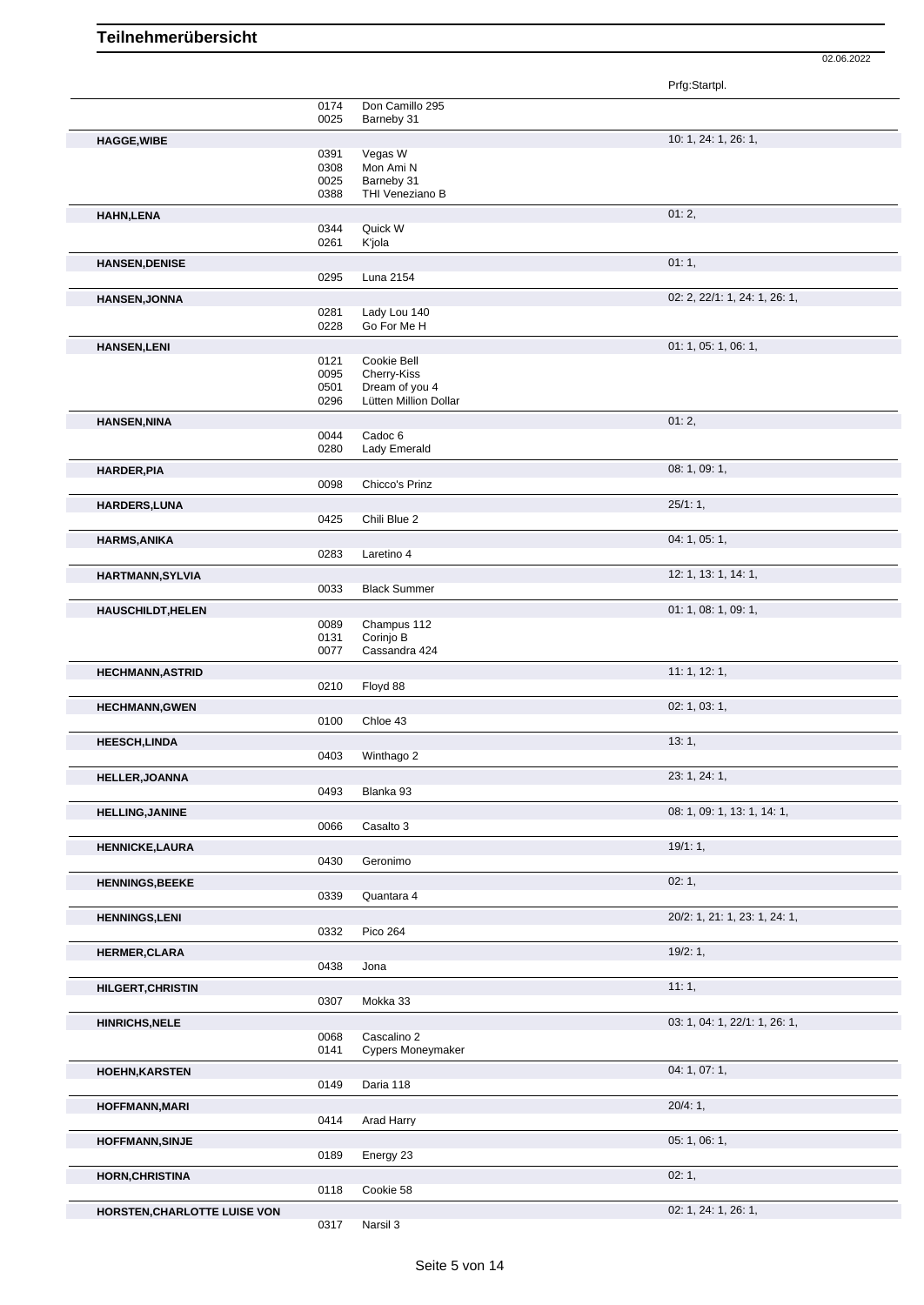|                             |                      |                                      | Prfg:Startpl.                                  |
|-----------------------------|----------------------|--------------------------------------|------------------------------------------------|
| <b>HUESMANN,LILLE</b>       | 0309<br>0177         | Mona Lisa 467<br>Donegreagh Avoca    | 21: 1, 22/2: 1, 23: 1, 24: 1,                  |
| HUESMANN, SANDER-SCHORSCH   |                      |                                      | 25/2:1,                                        |
|                             | 0177                 | Donegreagh Avoca                     |                                                |
| <b>IBS, JOHANNA</b>         |                      |                                      | 17:1, 18:1,                                    |
|                             | 0382                 | Sunflower 35                         |                                                |
| <b>ISERMANN, HANNA</b>      | 0395<br>0214         | Welsikon<br>Franz 157                | 17:1, 18:1,                                    |
| <b>ISERMANN,LENA</b>        | 0171                 | Django 407                           | 16: 1, 17: 1,                                  |
| <b>JACOBI,TOM BENDIX</b>    |                      |                                      | 05: 1, 06: 1,                                  |
|                             | 0078<br>0211         | Cassanova Nummer Eins<br>For Me 31   |                                                |
| <b>JACOBS, CHRISTINA</b>    | 0104                 | Cipriano 2                           | 18:1,                                          |
| <b>JACOBS, JOSEFINE</b>     |                      |                                      | 02:1,                                          |
|                             | 0408                 | Zakiya 3                             |                                                |
| <b>JACOBSEN, JANINA</b>     | 0406                 | <b>Wum 130</b>                       | 17:1,                                          |
| JAENKE, PAMELA              | 0504                 | Bambadoo                             | 15:1,                                          |
| JANSEN, LIVIANA             | 0380                 | Stella 989                           | 11: 1, 12: 1,                                  |
| JANSSEN, ALEXANDRA          |                      |                                      | 07: 1, 08: 2, 09: 1,                           |
|                             | 0294<br>0108         | Ludo D<br>Cnöpfchen                  |                                                |
| <b>JANSSEN, EMMY</b>        |                      |                                      | 03: 3, 04: 3, 05: 3, 22/1: 1, 24: 2, 26:<br>2, |
|                             | 0294<br>0041<br>0108 | Ludo D<br>C-Herzelein J<br>Cnöpfchen |                                                |
| <b>JANSSEN, LOTTE MARIE</b> | 0469                 | High and Higher                      | 20/5:1,                                        |
| JASPER, JETTE               |                      |                                      | 18:1,                                          |
|                             | 0215                 | Frederik 112                         |                                                |
| JEBENS, LILL                | 0419                 | <b>Birkevangs Tino</b>               | 23: 1, 24: 1,                                  |
| JOOST, ESTELLE MILOU        |                      |                                      | 20/5:1,                                        |
| <b>JUERGENS, KATRIN</b>     | 0492                 | Smoky                                | 02:1,                                          |
|                             | 0233                 | Gwynedd                              |                                                |
| JUNGE, JAYKE JOSINA         |                      |                                      | 07:1,                                          |
|                             | 0155                 | Delandro 8                           |                                                |
| JUNGE-MOLDAENKE, DOERTE     | 0029<br>0184         | <b>Belle Betise</b><br>Dyleen 2      | 06: 1, 08: 2, 09: 1,                           |
| KAEBER, KATHARINA LUISA     |                      |                                      | 22/1: 1, 24: 1,                                |
|                             | 0032<br>0355         | <b>Best Dondolo</b><br>Rusty 419     |                                                |
| KAMPEN, HANNA               | 0268                 | Karla Kolumna 11                     | 10: 1, 11: 1,                                  |
| <b>KAMPEN, JOHANNA VON</b>  | 0055                 | Captain Jack 38                      | 22/1: 1, 24: 1, 26: 1,                         |
| <b>KAMPEN, METTE VON</b>    |                      |                                      | 13: 1, 16: 1, 22/1: 1, 26: 1,                  |
|                             | 0405                 | Wonne M                              |                                                |
| <b>KAMPEN, PAULA</b>        | 0384                 | Sweet Smilla                         | 21: 1, 22/2: 1, 23: 1,                         |
| <b>KANDITT, EMILY</b>       |                      |                                      | 11: 2, 12: 1, 13: 2, 14: 1,                    |
|                             | 0327<br>0151         | Nollock<br>Day-Surprise              |                                                |
| <b>KANN, LENA MARIE</b>     | 0348                 | Quiwi's Girl                         | 24: 1, 26: 1,                                  |

02.06.2022

**KARNER,LEONIE** 13: 1, 14: 1, 22/1: 1, 26: 1, 26: 1, 20150 Davide 7

Davide 7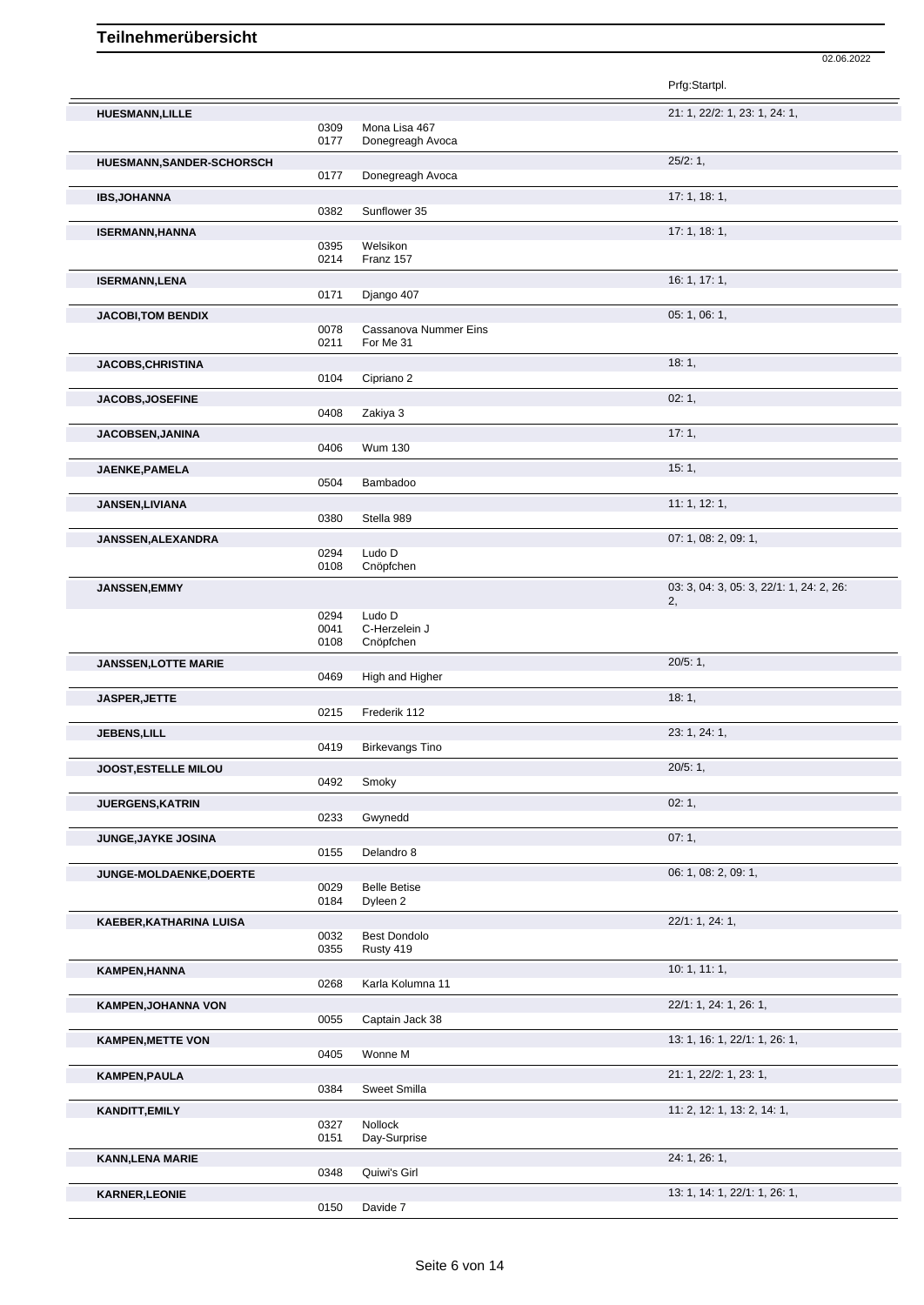|                            |                      |                                               | Prfg:Startpl.               |
|----------------------------|----------------------|-----------------------------------------------|-----------------------------|
| <b>KAROW, JACQUELINE</b>   | 0246                 | In Memoriam 2                                 | 14: 1, 15: 1, 16: 1, 17: 1, |
| <b>KARSTENS, SARA</b>      | 0236                 | Hanne 28                                      | 08:1,                       |
| <b>KESSELER, NIKE</b>      | 0106                 | Clearway's Mia                                | 03: 1, 04: 1, 05: 1,        |
| <b>KIST, CHRISTIAN</b>     |                      |                                               | 19/1:1,                     |
|                            | 0435                 | <b>Holsteins Starlet</b>                      | 22/2:1,                     |
| KIST, MAX                  | 0435                 | <b>Holsteins Starlet</b>                      |                             |
| KLEPISCHEWSKI,LEONIE       | 0086                 | Cennedy 4                                     | 22/2:1,                     |
| KLUCZYNSKI,LOTTA           | 0162                 | Diaretto                                      | 01:1,                       |
| KLUEGEL, KIMBERLY-MARIE    |                      |                                               | 08: 2, 09: 2,               |
|                            | 0242<br>0329         | Hello Kitty 13<br>Paris AEG                   |                             |
| KOCK-EVERS, FREIJA         | 0446                 | Moorwegs Anita                                | 19/1:1,                     |
| <b>KOCK-EVERS, THEDA</b>   |                      |                                               | 25/2:1,                     |
|                            | 0446                 | Moorwegs Anita                                |                             |
| <b>KOECHER, VIVIEN</b>     | 0144                 | D'Amour S                                     | 10:1,                       |
| KOHLS, ARIANE              | 0110                 | Cojack 4                                      | 02: 1, 03: 1,               |
| <b>KOLLATH, AMY SOPHIE</b> | 0368                 | Slangenburg's Imke                            | 20/5: 1, 21: 1, 22/2: 1,    |
| KOLLATH, ANNE              |                      |                                               | 01: 1, 02: 1,               |
|                            | 0362                 | Shorty 118                                    |                             |
| <b>KOMOSS,CONSTANZE</b>    | 0112                 | Con-Tico 6                                    | 05: 1, 06: 1,               |
| <b>KRAUSE, REGINA</b>      | 0167                 | Dinira                                        | 15:1, 16:1,                 |
| <b>KRAUSE, SKRALLAN</b>    | 0413                 | Antoinette 84                                 | 22/2: 1, 24: 1,             |
| <b>KREMPIEN, MAJA</b>      | 0502                 | Makadamia                                     | 01:1,                       |
| <b>KRIEGSMANN, CLAUDIA</b> |                      |                                               | 12: 1, 14: 1,               |
|                            | 0195<br>0394<br>0147 | Fanubis<br>Wellentime CK<br>Dante's Pik CK    |                             |
| <b>KROLL, ANNE-KATRIN</b>  |                      |                                               | 13: 1, 14: 2, 15: 1,        |
|                            | 0314<br>0315<br>0311 | My Golden Spirit<br>My Princess 3<br>Mondiano |                             |
| <b>KRUSE, STEPHANIE</b>    |                      |                                               | 02:1,                       |
|                            | 0193                 | Every Dream                                   |                             |
| <b>KSYCKI,AMELIE</b>       | 0320                 | Neverlands Best Girl                          | 19/2: 1, 20/5: 1,           |
| KUEHL, ALINA               |                      |                                               | 02: 1, 10: 1,               |
| KUEHL, KYRA LENA           | 0272                 | Keep Smile                                    | 03: 2, 05: 2, 06: 1, 14: 1, |
|                            | 0357<br>0045         | Sassiscaya<br>Calle Klein                     |                             |
| <b>KUEHN, MIRA</b>         |                      |                                               | 20/1: 1, 21: 1,             |
|                            | 0466                 | Wynfa's Bexyll                                | 13: 1, 14: 1,               |
| KUHNKE, KATHARINA          | 0377                 | Stanley S 4                                   |                             |
| LABRENTZ, PAULINE          | 0442                 | Latimer                                       | 20/1: 1, 21: 1,             |
| <b>LEHMANN, MARIE</b>      |                      |                                               | 20/3: 1, 21: 1,             |
| <b>LEISEN, RUBY</b>        | 0326                 | Noc out                                       | 22/2: 1, 23: 1,             |
| LEONHARDI, LENNIE          | 0465                 | Tinkerbell                                    | 11:1, 12:1,                 |
|                            | 0227                 | Gisetto B                                     |                             |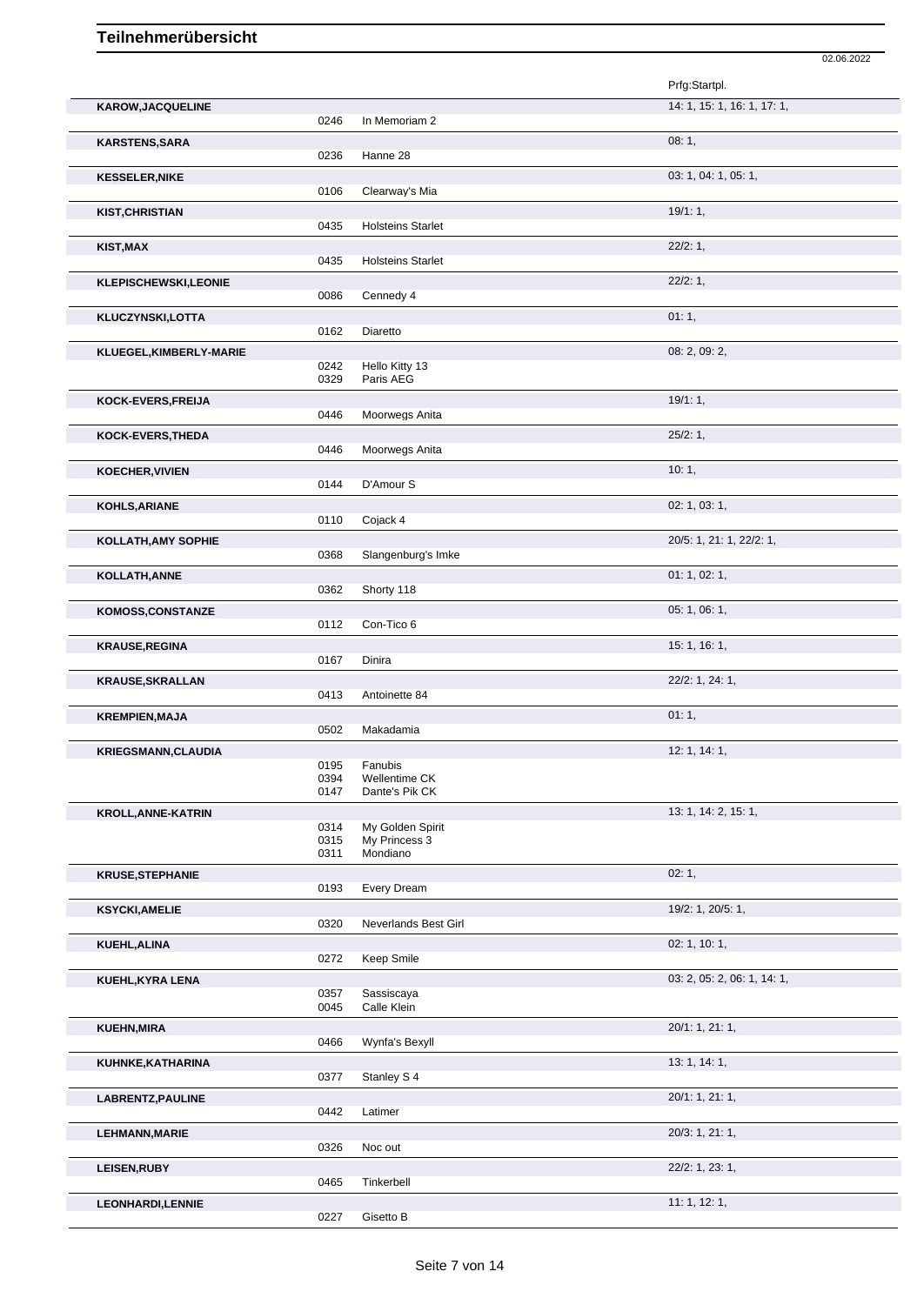|                                    |              |                               | Prfg:Startpl.                             |
|------------------------------------|--------------|-------------------------------|-------------------------------------------|
| LEU, TAMARA                        | 0411         | Abby                          | 20/1: 1, 21: 1,                           |
| LITMEYER, CLARA                    |              |                               | 15:1,                                     |
|                                    | 0203         | Findus 98                     |                                           |
| <b>LOOCK, LUISA JUSTINE</b>        | 0321         | Nightstar 15                  | 03: 1, 04: 1,                             |
| LORENTZ, ANDRA-SOPHIE              |              |                               | 03: 2, 04: 2, 05: 1,                      |
|                                    | 0302         | Marylin 34                    |                                           |
|                                    | 0200         | <b>Felicitas BS</b>           |                                           |
| <b>LORENZEN, LENA MARIE</b>        |              |                               | 11: 1, 12: 1,                             |
|                                    | 0254         | Jes 4                         |                                           |
| <b>LUCHT-DREESSEN, MARLEEN MAR</b> |              |                               | 04: 2, 07: 2, 08: 2, 09: 1, 11: 1, 12: 1, |
|                                    | 0284<br>0128 | Large Loui Cor<br>Corbien     |                                           |
|                                    |              |                               | 13: 1, 14: 1,                             |
| LUEDKE, CARINA                     | 0072         | Caspa 12                      |                                           |
|                                    | 0235         | Hanley 3                      |                                           |
| <b>LUETZEN, SMILLA</b>             |              |                               | 11: 1, 12: 1,                             |
|                                    | 0494         | Joe Cocker 3                  |                                           |
| <b>MAGENS, KATRIN</b>              |              |                               | 03: 1, 05: 1,                             |
|                                    | 0107         | Clooney 143                   |                                           |
| <b>MAHLKE,CARINA</b>               |              |                               | 21:1,                                     |
|                                    | 0444         | Lombardi                      |                                           |
| <b>MAHLKE, JASMIN</b>              |              |                               | 22/2: 1, 23: 1,                           |
|                                    | 0444         | Lombardi                      |                                           |
| <b>MARON, HANNAH</b>               |              |                               | 17: 1, 26: 1,                             |
|                                    | 0016<br>0199 | Anmut 62<br>Feines Schätzchen |                                           |
|                                    |              |                               |                                           |
| <b>MATZICK, SVEA</b>               | 0269         | Karmina H-R                   | 02: 1, 04: 1,                             |
|                                    |              |                               | 04: 1, 05: 1,                             |
| <b>MCCONAGHY,COLIN</b>             | 0381         | Stella EH                     |                                           |
| <b>MEHLERT, EMMA</b>               |              |                               | 23: 1, 24: 1,                             |
|                                    | 0422         | Californioa 49                |                                           |
| <b>MEISTER, ANN-CHRISTINE</b>      |              |                               | 11:1, 12:1,                               |
|                                    | 0137         | Crazy-Caspar                  |                                           |
| <b>MERZ, ALEA</b>                  |              |                               | 05: 1, 06: 1,                             |
|                                    | 0139         | Cristrose                     |                                           |
| <b>MEYER, NICOLE</b>               |              |                               | 17:1, 18:1,                               |
|                                    | 0338         | Quadri Foglio                 |                                           |
| <b>MOE, ISABELLE</b>               |              |                               | 05: 1, 06: 1,                             |
|                                    | 0287         | Leocardia 3                   |                                           |
| MOELLER, GRETJE                    | 0226         |                               | 22/2:1,                                   |
|                                    |              | Ginger 837                    |                                           |
| <b>MOELLER, KATRIN</b>             | 0103         | Cinzano's Ginger              | 05: 1, 06: 1,                             |
|                                    | 0050         | Canterburry 2                 |                                           |
| <b>MOELLER, MAJA</b>               |              |                               | 25/2:1,                                   |
|                                    | 0447         | Mühlenmoor Carita             |                                           |
| <b>MOELLER, PAULA</b>              |              |                               | 22/2:1,                                   |
|                                    | 0301         | Marcy 12                      |                                           |
| <b>MOELLER, PIA</b>                |              |                               | 21: 1, 23: 1, 24: 1,                      |
|                                    | 0484         | Strolch                       |                                           |
| <b>MOHR, LINA</b>                  |              |                               | 19/1:1,                                   |
|                                    | 0019         | Asta La Vista 12              |                                           |
| <b>MOHR,LUCY</b>                   | 0146         | Dante 104                     | 12: 1, 14: 1,                             |
|                                    |              |                               |                                           |
| <b>MOHR,OSKAR</b>                  | 0365         | Simsala 4                     | 11: 1, 12: 1,                             |
|                                    |              |                               |                                           |
| <b>MOHR, TILL</b>                  | 0012         | Amalfi 23                     | 02: 1, 03: 1, 22/1: 1, 26: 1,             |
|                                    |              |                               | 20/4: 1, 21: 1, 23: 1,                    |
| <b>MONITZ, MIEKE</b>               | 0431         | Gojthöjdens Obama             |                                           |
| <b>MUCH, KEVIN</b>                 |              |                               | 01:1,                                     |
|                                    | 0270         | Kasjopeia                     |                                           |
| MUELLER-FEIL, JULIA                |              |                               | 17: 2, 18: 2,                             |
|                                    |              |                               |                                           |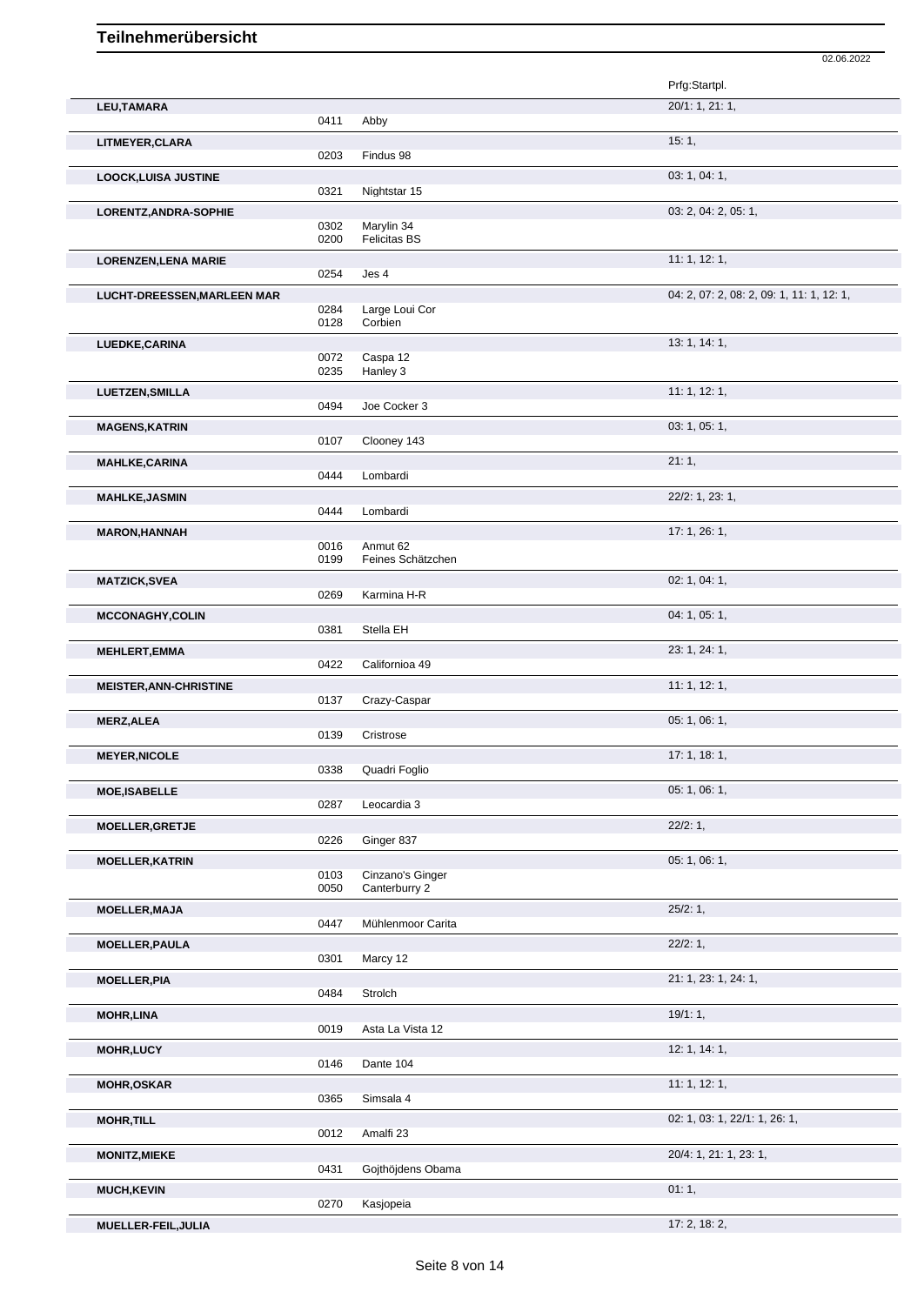|                           |              |                                    | Prfg:Startpl.                 |
|---------------------------|--------------|------------------------------------|-------------------------------|
|                           | 0083         | Catookovich                        |                               |
|                           | 0005         | Akke van Herbricht                 |                               |
| NAGEL, CHRISTINA          | 0060         | Carla 205                          | 22/1: 1, 26: 1,               |
|                           |              |                                    |                               |
| NAGEL, GENIA-MARIA        | 0090         | Chaplin 119                        | 10: 1, 12: 2, 14: 1,          |
|                           | 0273         | Kesse Kenya                        |                               |
| <b>NAGEL, KRISTIN</b>     |              |                                    | 13: 1, 14: 1, 22/1: 1, 26: 1, |
|                           | 0262         | Kaiser Knut                        |                               |
| <b>NAGLER, LISA MARIE</b> |              |                                    | 08: 1, 09: 1,                 |
|                           | 0092         | Charming Willi                     |                               |
| <b>NENTWICH, LILLY</b>    | 0412         | Aby                                | 23: 1, 24: 1,                 |
|                           |              |                                    |                               |
| <b>NENTWIG, HENRIKE</b>   | 0218         | Fürst 56                           | 16:1,                         |
| NICKELSEN, ANDREA         |              |                                    | 11: 1, 12: 1,                 |
|                           | 0324         | Noble Nombeko                      |                               |
| NIELSEN, EMINE            |              |                                    | 25/1:1,                       |
|                           | 0460         | Schoko                             |                               |
|                           | 0420         | <b>Bolle</b>                       |                               |
| NIELSEN, ROSALIE          |              |                                    | 19/2:1,                       |
|                           | 0460<br>0420 | Schoko<br><b>Bolle</b>             |                               |
|                           |              |                                    | 21:1,                         |
| NOTTELMANN, JOANA         | 0023         | Ballkönigin                        |                               |
| NOWAK, LINDA              |              |                                    | 22/1: 1, 23: 1, 24: 1,        |
|                           | 0074         | Caspino 6                          |                               |
| OHRT, ANKE                |              |                                    | 10: 2, 13: 1,                 |
|                           | 0073         | Caspar R 3                         |                               |
|                           | 0038<br>0297 | <b>Bretton's Girl</b><br>Macellino |                               |
|                           |              |                                    |                               |
| <b>PAULSEN, PEETJE</b>    | 0459         | Sandmann 51                        | 20/2:1,                       |
| PEIN, LEONIE VON          |              |                                    | 25/2:1,                       |
|                           | 0479         | Little John                        |                               |
| PETERS, ANDREA            |              |                                    | 17:1,                         |
|                           | 0367         | Sir Vivor                          |                               |
| PETERS, BAHNE             |              |                                    | 25/1:1,                       |
|                           | 0454         | Ponyland Yoyo                      |                               |
| PETERS, CAROLINA          |              |                                    | 20/3: 1, 21: 1,               |
|                           | 0327<br>0014 | Nollock<br>Amicelli 149            |                               |
| PETERS, FRIDA             |              |                                    | 20/5: 1, 21: 1,               |
|                           | 0416         | Baby                               |                               |
| PETERS, MIA               |              |                                    | 24: 1, 26: 1,                 |
|                           | 0136         | Crazy 70                           |                               |
| PETERSEN, CLARA           |              |                                    | 25/1:1,                       |
|                           | 0436         | Inga                               |                               |
| PETERSEN, SASKIA          |              |                                    | 12:1,                         |
|                           | 0115         | Constanzehof's Alex                |                               |
| PETERSEN, SUENJE          | 0006         | Aladin 625                         | 11:1, 12:1,                   |
|                           |              |                                    | 18:1,                         |
| PETSCH, CARLA             | 0263         | Kaisertraum 3                      |                               |
| PINKERNEIL, CHRISTINA     |              |                                    | 11:1,                         |
|                           | 0373         | Soul of Purity                     |                               |
| PIOCH, EMILY              |              |                                    | 05: 1, 06: 1, 24: 1, 26: 1,   |
|                           | 0152         | De Rubin 2                         |                               |
| <b>PIPPIS, AMELIE</b>     |              |                                    | 05: 1, 07: 1,                 |
|                           | 0212         | For the Best 2                     |                               |
| PLATH, MIRA               |              |                                    | 12: 1, 13: 1,                 |
|                           | 0190         | Epik's Ephisto                     |                               |
| PLOOG, LAURA              | 0429         |                                    | 20/1:1,                       |
|                           |              | Filou                              |                               |
| POHL, LINUS               | 0421         | Bonny                              | 19/1:1,                       |
|                           |              |                                    |                               |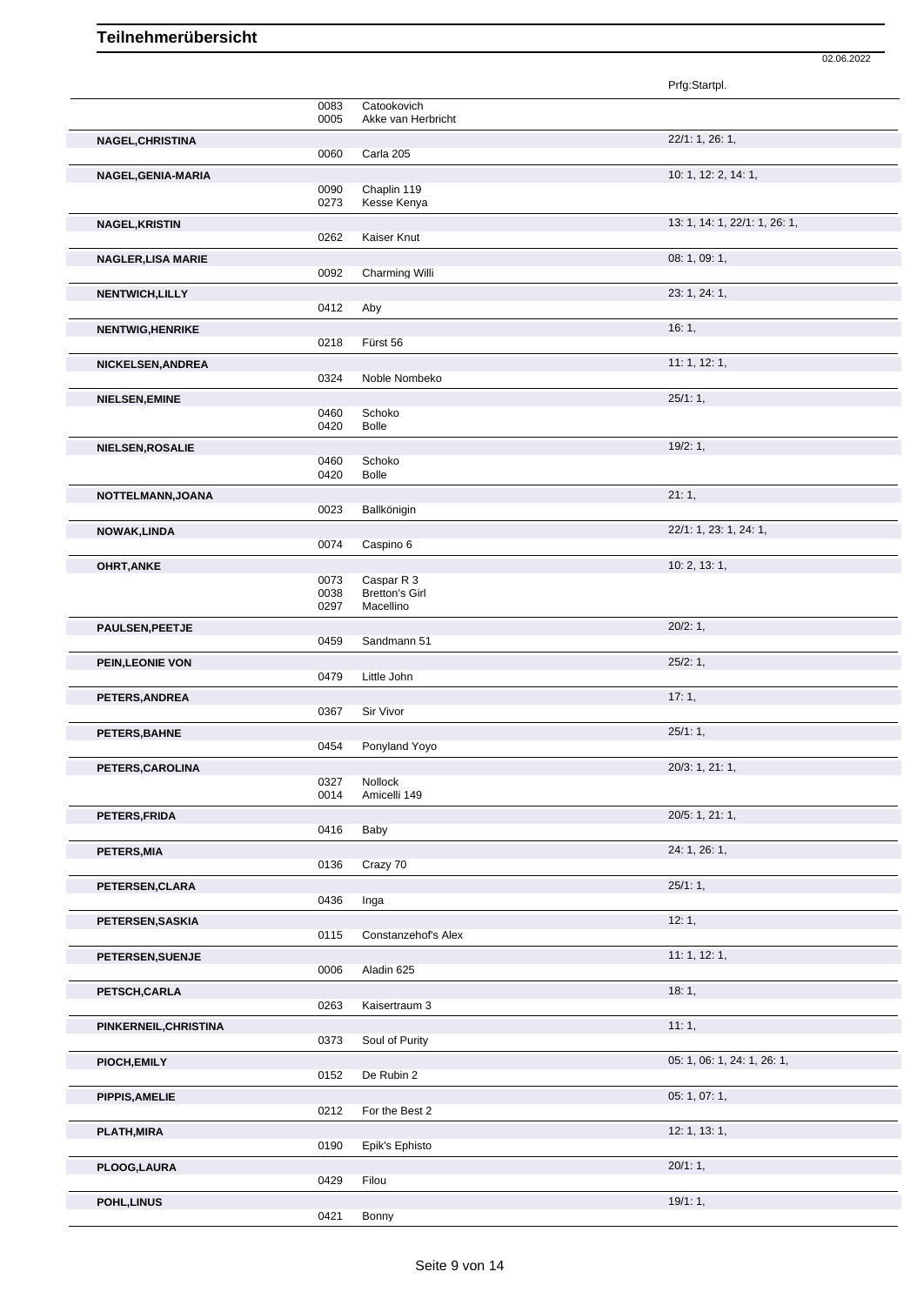|                                |      |                             | 02.06.2022           |
|--------------------------------|------|-----------------------------|----------------------|
|                                |      |                             | Prfg:Startpl.        |
|                                |      |                             | 06: 1, 08: 1,        |
| POLTROCK, ALEXANDER            | 0237 | Hazel 91                    |                      |
|                                | 0343 | Quiberole                   |                      |
| PRIEDOEHL, JOHANNA             |      |                             | 16: 1, 17: 1,        |
|                                | 0503 | Dida 4                      |                      |
|                                |      |                             |                      |
| PROEVE, CARLA-LOTTE            | 0303 | Meggie 34                   | 10:1,                |
|                                |      |                             |                      |
| PUTTER, STEFAN                 |      |                             | 01:1,04:1,           |
|                                | 0070 | Casimir 194                 |                      |
| RACKOW, LIA-MARIEKE            |      |                             | 08: 1, 09: 1,        |
|                                | 0087 | <b>Chambertin's Charlie</b> |                      |
| <b>RAGUSE, METTE</b>           |      |                             | 22/1:1,              |
|                                | 0491 | Herr Sando                  |                      |
| RAHNFELD, KLARA                |      |                             | 08:1,09:1,           |
|                                | 0191 | Erbse J                     |                      |
| RAMBADT, ALEXANDRA             |      |                             | 08:1,                |
|                                | 0495 | Jojoe ter Doorn             |                      |
|                                |      |                             | 11: 1, 12: 1,        |
| RAMCKE, CORINNA                | 0333 | Pingel 3                    |                      |
|                                |      |                             |                      |
| RECHTER, JULIA                 |      | Klosterhofs Walhalla        | 21:1,                |
|                                | 0441 |                             |                      |
| <b>REIMERS, HENNING</b>        |      |                             | 18:1,                |
|                                | 0097 | Chianti 103                 |                      |
| REINER-STAHL, FRAUKE           |      |                             | 03: 1, 04: 1,        |
|                                | 0202 | Fiance 2                    |                      |
| <b>RIEGER, INES CARLOTTA</b>   |      |                             | 21:1,                |
|                                | 0424 | Chico'Little Boy            |                      |
| <b>RIEGER, MARGO KATLIN</b>    |      |                             | 25/2:1,              |
|                                | 0443 | Leybuchts Sandy             |                      |
|                                | 0424 | Chico'Little Boy            |                      |
| RIEMANN, FREDERICA MARIE       |      |                             | 05: 1, 06: 1,        |
|                                | 0105 | Clarida                     |                      |
| RIX, ANNA-LENA                 |      |                             | 03: 1, 04: 1, 05: 1, |
|                                | 0109 | Coffee 20                   |                      |
|                                |      |                             |                      |
| ROEDER, FRANZISKA              | 0383 | Sunshine Spirit             | 11: 1, 12: 1,        |
|                                |      |                             |                      |
| <b>ROEMING, DANA</b>           |      |                             | 24:1,                |
|                                | 0091 | Charmeur 402                |                      |
| ROGOWSKI, AENNY                |      |                             | 22/2:1,              |
|                                | 0316 | Nala 166                    |                      |
| ROHLFS, CARMEN                 |      |                             | 05: 1, 06: 1,        |
|                                | 0114 | Conja 3                     |                      |
| ROHSE, CAMILLA                 |      |                             | 02: 1, 04: 1,        |
|                                | 0375 | Sponbiels Casimir           |                      |
| <b>ROLFS,LINN</b>              |      |                             | 01:2,                |
|                                | 0123 | Cool blue eye               |                      |
|                                | 0347 | Quirini                     |                      |
|                                | 0140 | Crumble Monster 2           |                      |
|                                | 0410 | Zirocca Blue NM             |                      |
|                                | 0124 | Cool Running 18             |                      |
| <b>RUPPERT, THERESA</b>        |      |                             | 22/1:1,              |
|                                | 0039 | Brisco 49                   |                      |
| <b>SACHAU, MARINA</b>          |      |                             | 20/2:1,              |
|                                | 0445 | Miss Cora                   |                      |
| SANMANN, ELISA                 |      |                             | 05: 1, 06: 1,        |
|                                | 0250 | Isabelle 52                 |                      |
|                                |      |                             |                      |
| <b>SCHAAR, LEONIE-FABIENNE</b> | 0426 | Cybers Calli                | 21:1,                |
|                                |      |                             |                      |
| <b>SCHACHT, SOFIE</b>          |      |                             | 05: 1, 06: 1,        |
|                                | 0037 | Bonita 530                  |                      |
| SCHAEFER, CHARLOTT             |      |                             | 02:1,                |
|                                | 0021 | Autumn Colours              |                      |
| <b>SCHAFT, SIDNEY</b>          |      |                             | 25/1:1,              |
|                                | 0425 | Chili Blue 2                |                      |
| <b>SCHIEFELBEIN, THERESA</b>   |      |                             | 03: 1, 04: 1, 06: 1, |
|                                | 0335 | Primus S                    |                      |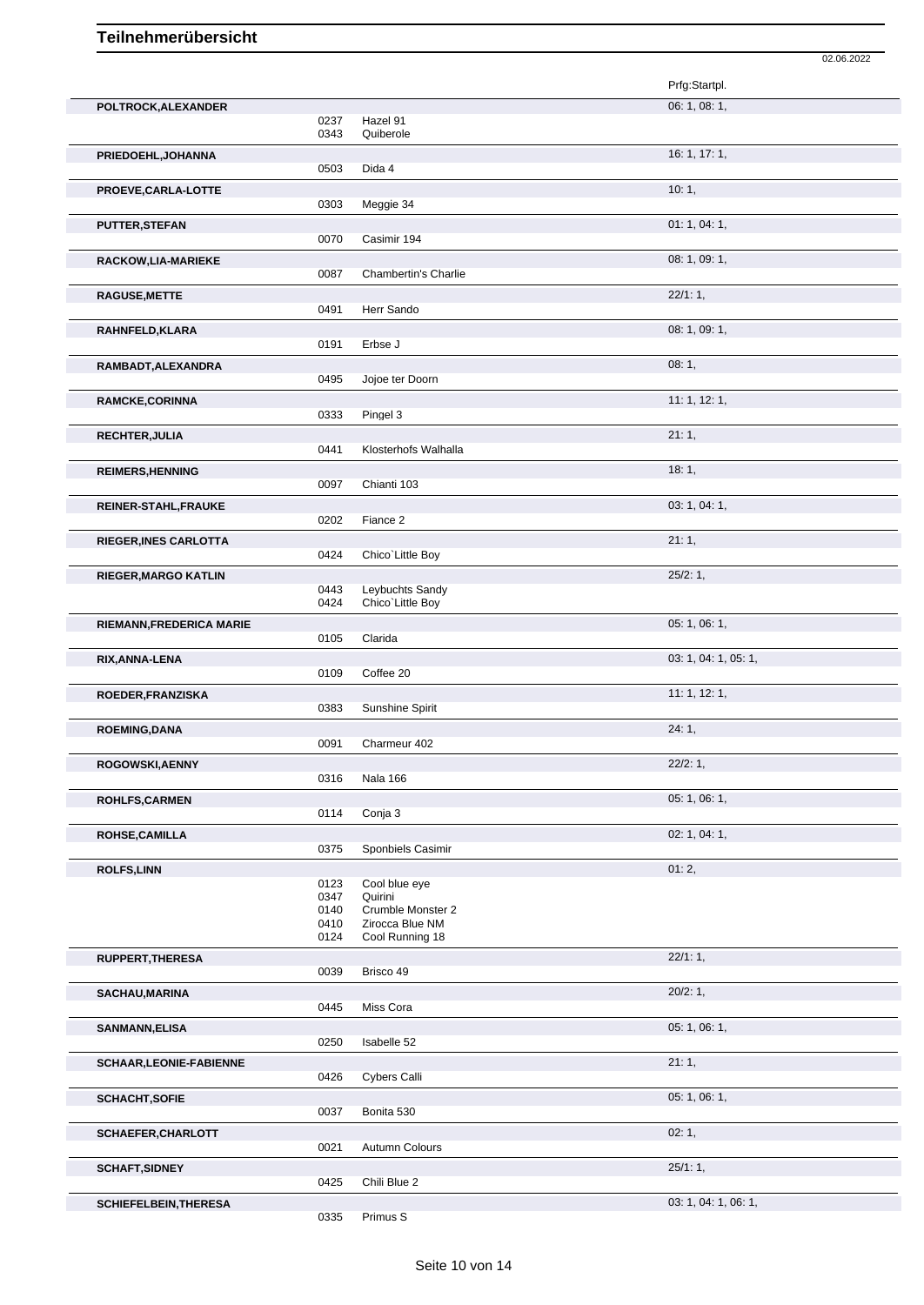|                             |              |                                                        | Prfg:Startpl.                             |
|-----------------------------|--------------|--------------------------------------------------------|-------------------------------------------|
|                             |              |                                                        |                                           |
|                             | 0153         | Debby Debora                                           |                                           |
| <b>SCHIMANSKI,SOEY</b>      |              |                                                        | 20/2: 1, 21: 1,                           |
|                             | 0462         | Starpower Othello                                      |                                           |
| <b>SCHIPPMANN, SOPHIE</b>   |              |                                                        | 05: 1, 06: 1,                             |
|                             | 0079         | Cassina 67                                             |                                           |
| <b>SCHMIDT, FRANZISKA</b>   |              |                                                        | 03: 1, 04: 1,                             |
|                             | 0331         | Pemax                                                  |                                           |
|                             |              |                                                        | 05: 1, 06: 1,                             |
| <b>SCHMIDT, RIEKE ALINA</b> | 0052         | Capabana                                               |                                           |
|                             |              |                                                        |                                           |
| <b>SCHMIELAU, KATRIN</b>    | 0030         | <b>Bellentimes</b>                                     | 10: 1, 17: 1, 18: 1,                      |
|                             | 0221         | Fürstin Grande                                         |                                           |
|                             | 0409         | Zauberzicke                                            |                                           |
| <b>SCHMIELAU, TJORE</b>     |              |                                                        | 10: 1, 12: 1, 14: 1,                      |
|                             | 0030         | <b>Belllentimes</b>                                    |                                           |
|                             | 0125         | Coop                                                   |                                           |
|                             | 0222         | Genial 21                                              |                                           |
| <b>SCHNEPEL, LEA</b>        |              |                                                        | 01: 2, 08: 1, 09: 1,                      |
|                             | 0035         | Blüte 5                                                |                                           |
|                             | 0063         | Carlsson BM                                            |                                           |
|                             | 0122<br>0133 | Cookie BM<br>Corny BM                                  |                                           |
|                             | 0271         | Katleen ZT                                             |                                           |
|                             | 0096         | Chester BM                                             |                                           |
| <b>SCHNEPEL, MONA</b>       |              |                                                        | 02: 1, 03: 1,                             |
|                             | 0267         | Karla BM                                               |                                           |
|                             |              |                                                        | 17:1, 18:1,                               |
| <b>SCHNIER, BENTE</b>       | 0219         | Fürst Marley S                                         |                                           |
|                             |              |                                                        |                                           |
| <b>SCHNOOR, FABIENNE</b>    | 0433         | <b>Holsteins Feuerwerk</b>                             | 20/3: 1, 21: 1, 23: 1, 24: 1,             |
|                             |              |                                                        |                                           |
| <b>SCHNOOR, SINJE</b>       |              |                                                        | 02: 1, 03: 1, 04: 1,                      |
|                             | 0092<br>0088 | Charming Willi<br>Chameur 142                          |                                           |
|                             |              |                                                        |                                           |
| <b>SCHOLZ,ENKE</b>          | 0111         | Coke 3                                                 | 07: 1, 08: 1, 09: 1,                      |
|                             |              |                                                        |                                           |
| <b>SCHOMACKER, LENJA</b>    |              |                                                        | 21: 1, 22/2: 1,                           |
|                             | 0417         | Bambina 48                                             |                                           |
|                             |              |                                                        | 22/2:1,                                   |
| <b>SCHRADE, MARVIN</b>      |              |                                                        |                                           |
|                             | 0428         | Emilia                                                 |                                           |
| SCHROEDER-HOLM, HANNA       |              |                                                        | 24:1,                                     |
|                             | 0158         | Despalina                                              |                                           |
| <b>SCHUCH,LENA</b>          |              |                                                        | 08: 1, 09: 1,                             |
|                             | 0183         | Düster                                                 |                                           |
| <b>SCHUMACHER, MALTE</b>    |              |                                                        | 19/1: 1, 20/3: 1,                         |
|                             | 0055         | Captain Jack 38                                        |                                           |
| <b>SCHWANDKE, MAYA</b>      |              |                                                        | 11: 1, 12: 1,                             |
|                             | 0101         | Chocolat de Royal                                      |                                           |
| SCHWERTFEGER, SILKE         |              |                                                        | 11:1, 12:1,                               |
|                             | 0286         | Leitstern B                                            |                                           |
|                             | 0353         | Roxana 286                                             |                                           |
|                             | 0022         | Bahrain von Ludwigsburg                                |                                           |
|                             | 0164<br>0238 | Diether von Ludwigsburg AA<br>Heidkatenhof's Centorino |                                           |
|                             | 0372         | Soraya von Ludwigsburg AA                              |                                           |
|                             | 0361         | She is it                                              |                                           |
|                             | 0180         | Dream of Sunshine 2                                    |                                           |
|                             | 0336<br>0387 | Qashara                                                |                                           |
|                             |              | Tayo 12                                                |                                           |
| SEEHRICH, INA CHARLOTTE     |              |                                                        | 01: 2, 04: 1, 07: 2, 08: 2, 09: 2, 10: 1, |
|                             | 0286<br>0353 | Leitstern B<br>Roxana 286                              |                                           |
|                             | 0022         | Bahrain von Ludwigsburg                                |                                           |
|                             | 0164         | Diether von Ludwigsburg AA                             |                                           |
|                             | 0238         | Heidkatenhof's Centorino                               |                                           |
|                             | 0358<br>0372 | Schneeräuber KE                                        |                                           |
|                             | 0180         | Soraya von Ludwigsburg AA<br>Dream of Sunshine 2       |                                           |
|                             | 0304         | Millicent 6                                            |                                           |
|                             | 0336<br>0387 | Qashara<br>Tayo 12                                     |                                           |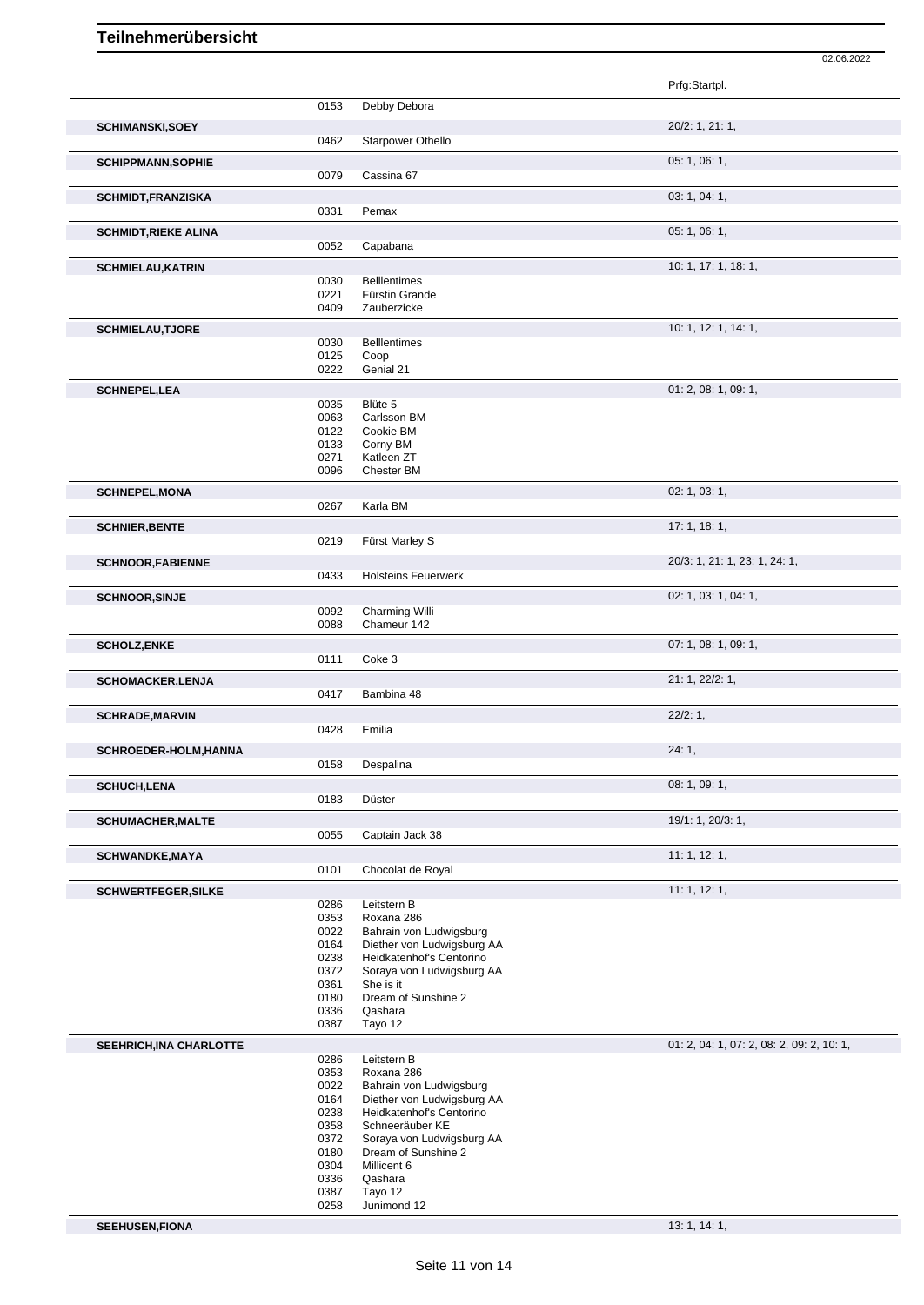|                              |              |                            | Prfg:Startpl.               |
|------------------------------|--------------|----------------------------|-----------------------------|
|                              | 0374         | Special Viva Piratos       |                             |
| <b>SEGGER, SVEA</b>          | 0197         | Farino 120                 | 05: 1, 06: 1,               |
|                              | 0224         | Gin Tonic S                |                             |
| <b>SELCK, EMILY</b>          | 0448         | Neele 33                   | 21: 1, 24: 1,               |
| SELLAU, JULIE                |              |                            | 16: 1, 17: 1, 18: 1,        |
|                              | 0392         | Victoire du Coeur          |                             |
| <b>SELLMER DR., MEIKE</b>    | 0178         | Donna Karamba              | 01: 1, 02: 1,               |
| SIEVERS, INGA                |              |                            | 05: 1, 06: 1,               |
| SILADJI, SHEILA              | 0051         | Cantona 17                 | 18:1,                       |
|                              | 0196         | Farah Diba 57              |                             |
| SOTHMANN, EMMA SOPHIE        | 0414         | Arad Harry                 | 19/2:1,                     |
| STAVENHAGEN, JANA            |              |                            | 13: 1, 14: 1,               |
|                              | 0003         | Acordella                  |                             |
| <b>STEENBOCK, NELE</b>       | 0195         | Fanubis                    | 13:1,                       |
| <b>STEFFEN, CELLINA</b>      |              |                            | 15: 1, 17: 1, 18: 1,        |
|                              | 0404<br>0371 | Wolkano<br>Solitär 45      |                             |
| STEINAU, MARLENE             |              |                            | 17: 1, 18: 1,               |
| STELTER, LEA-SOPHIE          | 0300         | Maltashof Indoctro         | 08: 1, 09: 1,               |
|                              | 0093         | Chausson                   |                             |
| STENZEL, SCARLETT            | 0040         | C'est a la vie             | 12: 1, 13: 1,               |
|                              | 0279         | Kumba                      |                             |
| <b>STRUVE, LAURA COSIMA</b>  | 0069         | Cashco                     | 09:1,                       |
| TAMKOWITZ, ANGELINA          |              |                            | 23: 1, 24: 1,               |
|                              | 0058         | Carissma II                |                             |
| <b>TAMSCHICK, NATHALIE</b>   | 0094         | Chelando T                 | 02: 1, 03: 1,               |
|                              | 0170<br>0285 | Divarada T<br>Lascabella T |                             |
| <b>TAPPERT, EVELYN DIANA</b> |              |                            | 25/1:1,                     |
|                              | 0463         | Sunny                      |                             |
| TAPPERT, JULIJETTE           | 0434         | <b>Holsteins Sissi</b>     | 25/2:1,                     |
| THIEDE, SEMA-EMINYA          |              |                            | $20/1$ : 1, 21: 1,          |
| THIEL, CHRISTIN              | 0418         | Benno                      | 13: 1, 14: 1,               |
|                              | 0328         | Olle Wyanda W.             |                             |
| <b>THIES, MARLIN</b>         | 0456         | Ricardo Baron              | 20/4: 1, 21: 1,             |
| THIESSEN, CLARA              |              |                            | 21:1,                       |
|                              | 0490         | Sukey Luke                 |                             |
| <b>THUN, BIRGIT</b>          | 0349         | Raylien                    | 16: 1, 17: 1,               |
| <b>TIESSEN, PIA</b>          |              |                            | 05: 1, 06: 1, 07: 1,        |
|                              | 0065         | Cartani's Flocon de Neige  |                             |
| <b>TIMM,GRETA</b>            | 0489         | Fenja                      | 11: 1, 22/1: 1, 26: 1,      |
|                              | 0256         | Johann 26                  |                             |
| <b>TIMM, LINA MALIN</b>      | 0439         | Kenzo van't Hofje          | 21: 1, 22/2: 1,             |
| <b>TIMM,LOUISA MARIE</b>     |              |                            | 21: 1, 23: 1, 24: 1,        |
| <b>TIMMERMANN, CELINE</b>    | 0461         | Soraja                     | 02: 1, 03: 1, 04: 1, 05: 1, |
|                              | 0293         | Love On                    |                             |
| <b>TONN, BIANKA</b>          | 0350         | Ricadero 7                 | 02: 1, 03: 1,               |
| TRAUTMANN, JULIANE           |              |                            | 02: 2, 03: 1,               |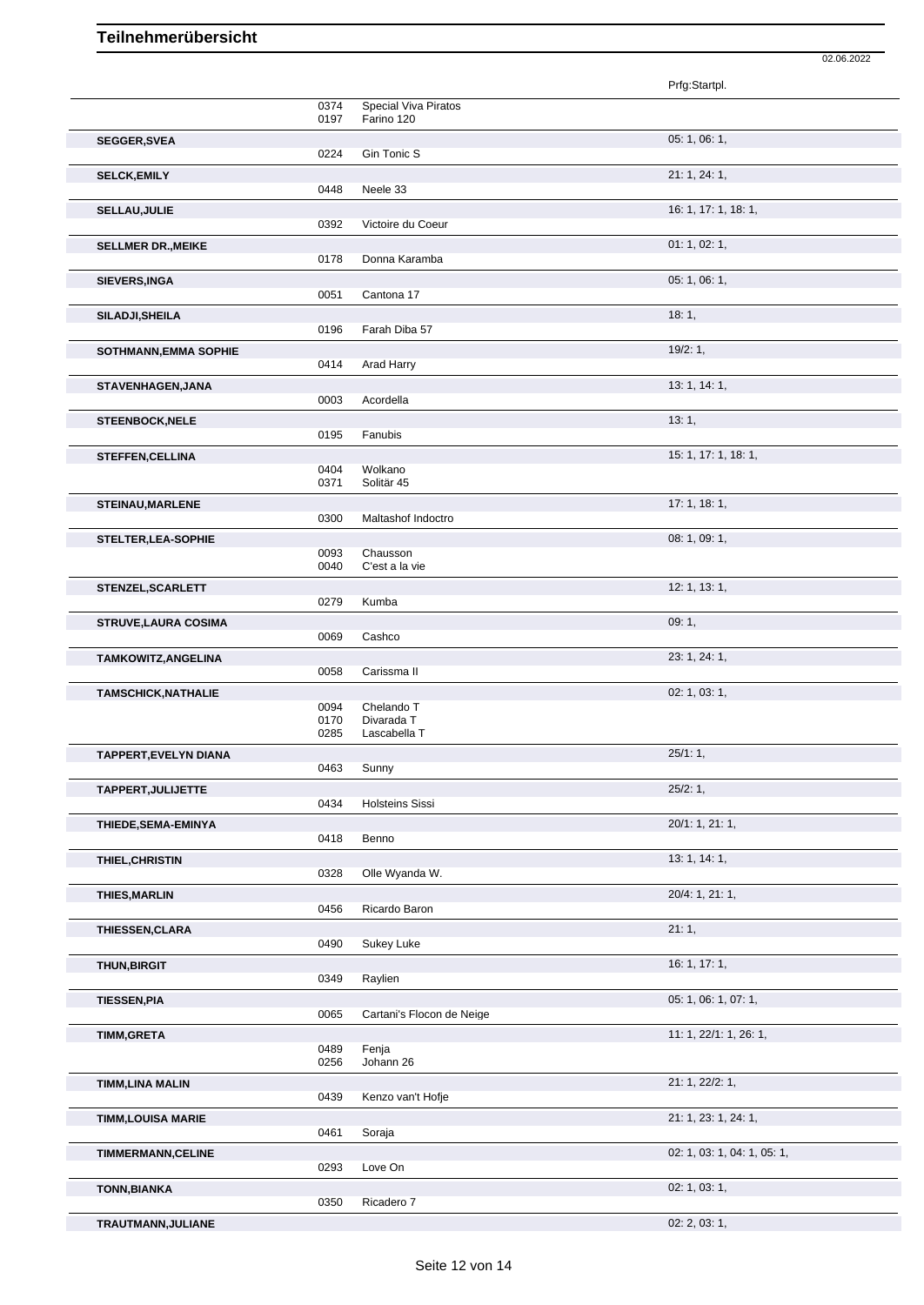|                                |              |                                          | Prfg:Startpl.                      |
|--------------------------------|--------------|------------------------------------------|------------------------------------|
|                                | 0047<br>0157 | Cambiato CHB<br>Designer 19              |                                    |
| TROPSCHUG, REBANA              | 0497<br>0496 | Konstantin T<br>Justy 55                 | 10: 1, 13: 1,                      |
| <b>VEHRS, LEA</b>              | 0498         | Cormintino                               | 22/1: 1, 26: 1,                    |
| <b>VIETH, TJORGE</b>           |              |                                          | 02: 1, 14: 1, 15: 1, 16: 1, 26: 1, |
|                                | 0007<br>0398 | Aldente Spezial M<br>Wexel 2             |                                    |
| <b>VOLKENS, CELINE</b>         | 0393         | Weiselina                                | 10: 1, 22/1: 1, 26: 1,             |
|                                | 0220         | Fürsten-Look's Man in Black              |                                    |
| <b>VOSS, CARMEN VICTORIA</b>   | 0009         | Alpha-V                                  | 02: 1, 03: 1,                      |
| <b>WALTER, LILLI THERESA</b>   |              |                                          | 11: 1, 12: 1, 24: 1, 26: 1,        |
|                                | 0056         | Carbaret WE                              |                                    |
| <b>WEILKE, JANNE SOFIE</b>     | 0207         | Flamenco Classico                        | 22/1: 1, 24: 1, 26: 1,             |
|                                |              |                                          | 06: 1, 08: 1, 11: 1, 12: 1,        |
| <b>WERNER, JAQUELINE</b>       | 0071<br>0213 | Casiro Son MW<br>Fraeky Diva MW          |                                    |
| <b>WESSIEN, ANNA</b>           |              |                                          | 08: 1, 09: 1,                      |
|                                | 0225         | <b>Gina 1850</b>                         |                                    |
| <b>WESTPHAL, MELINA</b>        | 0429         | Filou                                    | 21:1,                              |
| <b>WESTPHALEN, EMMA</b>        | 0485<br>0486 | Bourbon whisky<br>Dargo                  | 22/2: 1, 24: 1, 26: 1,             |
| <b>WICHMANN, MARTINE</b>       |              |                                          | 05: 2, 06: 2,                      |
|                                | 0004<br>0289 | Aimée H<br>Liontari Tsipouro W           |                                    |
| <b>WIEBEN, YORKE</b>           |              |                                          | 22/2: 1, 24: 1,                    |
|                                | 0478         | Darling                                  |                                    |
| <b>WIESE, LENYA JOULIEN</b>    | 0223         | Georgia 213                              | 11: 1, 22/1: 1,                    |
| <b>WIESENER, ANNIKA</b>        |              |                                          | 12:1,                              |
|                                | 0379         | Steendieks Marla                         |                                    |
| <b>WIEZORREK, MERLE</b>        | 0217         | Frida la belle                           | 10:1,                              |
| <b>WILDE, LUISA</b>            |              |                                          | 20/5: 1, 21: 1,                    |
|                                | 0468         | <b>Revel Cassius</b>                     |                                    |
| <b>WILDE, SUSAN</b>            | 0354         | Rüdiger von Schlotterstein 2             | 02:1,                              |
| <b>WITT, ENNA</b>              |              |                                          | 19/2: 1, 20/5: 1,                  |
|                                | 0464<br>0455 | Tannenhof#s Filou<br>Potter K            |                                    |
| <b>WITT, JUNE PIA</b>          | 0432         | Hollywood 72                             | 22/2: 1, 23: 1,                    |
| <b>WITT, LONE</b>              |              |                                          | 21: 1, 22/2: 1, 26: 1,             |
|                                | 0474<br>0334 | Hesselteich's Golden Gandalf<br>Potter K |                                    |
| <b>WOLF, KATHARINA BIANCA</b>  | 0278         | Konzertina 2                             | 13: 1, 14: 1,                      |
| <b>WOLFSTELLER, TERESA</b>     |              |                                          | 14: 1, 15: 1,                      |
|                                | 0015         | Amrum 5                                  |                                    |
| <b>WULF, VANESSA</b>           | 0202         | Fiance 2                                 | 16: 1, 17: 1,                      |
| <b>WURCH,ISABELL</b>           |              |                                          | 14:1, 15:1,                        |
|                                | 0204         | Finest-Choice                            |                                    |
| <b>WURMS, JOHNATHAN TAYLOR</b> | 0238         | Heidkatenhof's Centorino                 | 02: 1, 04: 1,                      |
| <b>ZAHN, LARA CHRISTIN</b>     |              |                                          | 05: 1, 06: 1,                      |
|                                | 0001         | A kind of magic KI                       |                                    |
| ZIEPA, MARITA                  |              |                                          | 18:1,                              |
|                                | 0291         | Londonbeat's Harmonie DB                 |                                    |